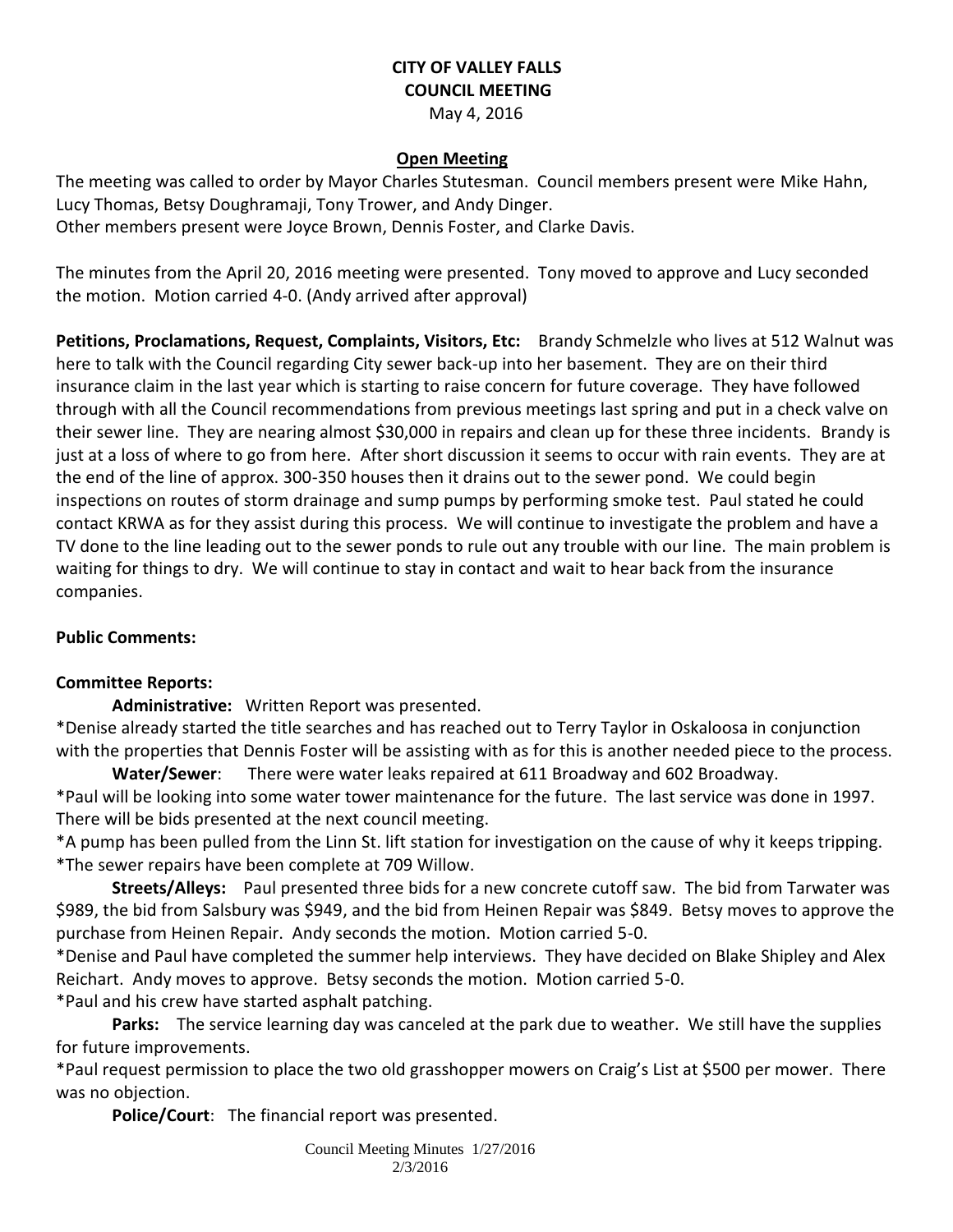#### **Health Code: VFEDC:**

**Fireboard:** The financials were presented. The department will be looking into upgrading the radios for a federal requirement in a couple of years.

**Swimming Pool:** There was a short discussion on private swimming lessons and the payout for those lessons. There was talk about a flat rate with a percentage to the guard, and then a discussion on adding an additional amount hourly to the guard's salary amount. The Council is leaning more on adding to the hourly rate. Denise will contact Jessie and talk this through with her.

## **Old Business:**

**New Business:** Dennis Foster NEK Environmental Services: Dennis was here to talk with the Council on the types of services that the North East Kansas Environmental Services can provide. They provide services for dilapidated homes and he felt that we have good codes/ordinances that will be easy to work with. They perform inspections, take pictures, compose letters, issue notices, and testify in court if it goes that direction. After notices are sent then it is up to the Council on what time line they want and how to proceed or conclude the process. The City would only need an attorney to prosecute if it goes that far in the process. Betsy moves to start the process and to compose the official contract letter. Lucy seconds the motion. Motion carried 5-0. The properties that the Council is looking to start with are 106 Sycamore, 405 Oak, and 501 Mulberry.

Basics of Budgeting: The League of Kansas Municipalities is hosting a webinar on Basics of Budgeting Thursday May  $19^{th}$  and Betsy would like to set in on this webinar. There is a cost of \$25.00 per member so Betsy would like permission to attend. Denise also stated she was interested. Tony moves to approve \$50 for Denise and Betsy to join in on the webinar. Lucy seconds the motion. Motion carried 5-0.

Annual Appointments: Administrator: Denise Streeter City Clerk: April Herbster Chief of Police: Bronson Campbell City Attorney: Rick Johnson City Judge: Dennis Reiling City News Paper: The Vindicator City Depository: Kendall State Bank Tony Trower moves to approve. Mike Hahn seconds the motion. Motion carried 5-0. Annual Committees: Council President: Lucy Thomas Treasurer: Betsy Doughramaji Police: Tony Trower, Andy Dinger, Charlie Stutesman, Bronson Campbell Fireboard: Mike Hahn Water/Sewer: Andy Dinger, Tony Trower, Paul Burghart Streets/Alleys: Tony Trower, Mike Hahn, Paul Burghart Pool/Parks: Tony Trower, Lucy Thomas Health Code: Betsy Doughramaji, Denise Streeter VFEDC: Betsy Doughramaji